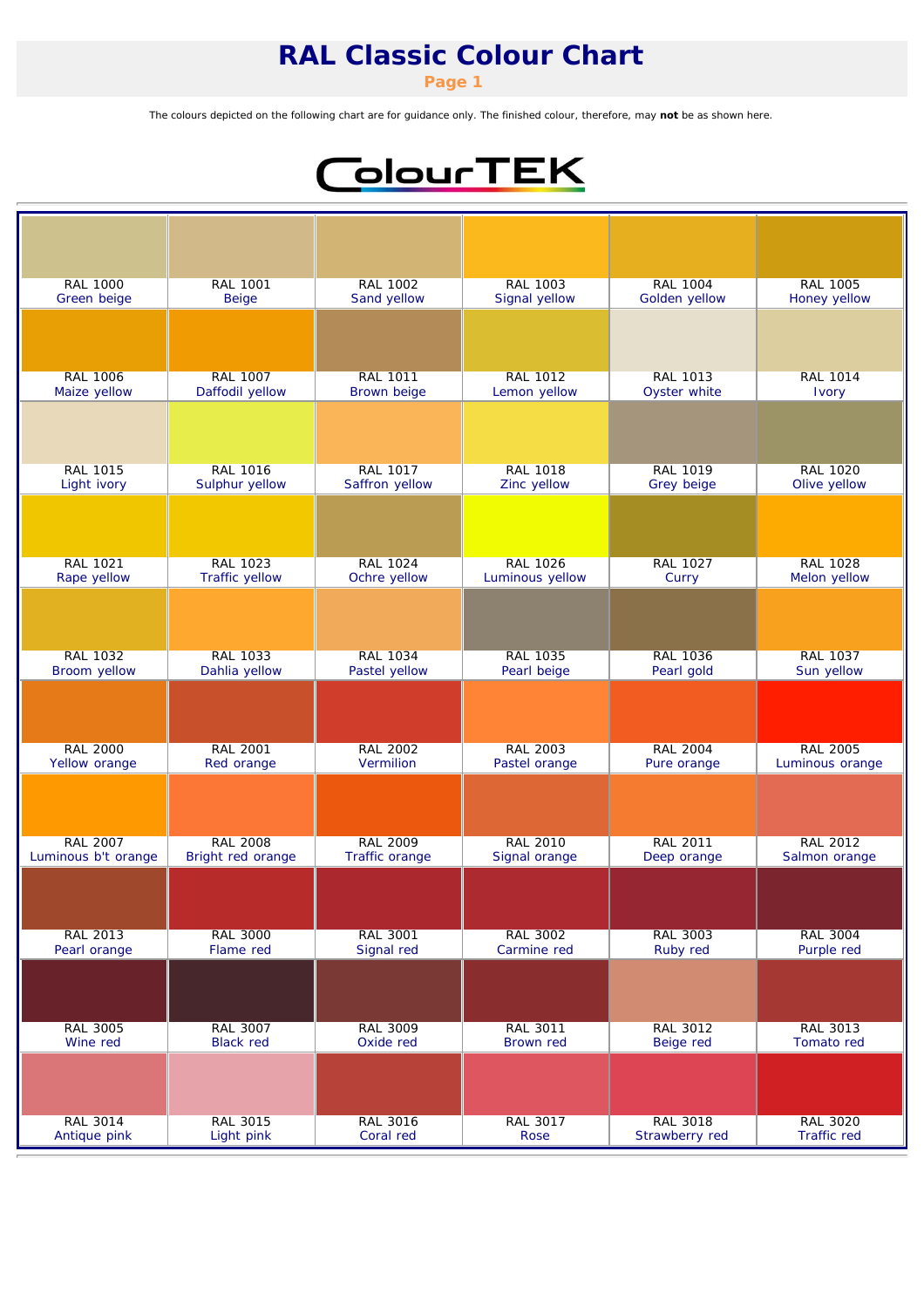*Page 2*

The colours depicted on the following chart are for guidance only. The finished colour, therefore, may not be as shown here.



| <b>RAL 3022</b>   | <b>RAL 3024</b>    | <b>RAL 3026</b>       | <b>RAL 3027</b>    | <b>RAL 3028</b>         | <b>RAL 3031</b>     |
|-------------------|--------------------|-----------------------|--------------------|-------------------------|---------------------|
| Salmon pink       | Luminous red       | Luminous bright red   | Raspberry red      | Pure red                | Orient red          |
|                   |                    |                       |                    |                         |                     |
| <b>RAL 3032</b>   | <b>RAL 3033</b>    | <b>RAL 4001</b>       | <b>RAL 4002</b>    | <b>RAL 4003</b>         | <b>RAL 4004</b>     |
| Pearl ruby red    | Pearl pink         | <b>Red lilac</b>      | <b>Red violet</b>  | <b>Heather violet</b>   | Claret violet       |
|                   |                    |                       |                    |                         |                     |
| <b>RAL 4005</b>   | <b>RAL 4006</b>    | <b>RAL 4007</b>       | <b>RAL 4008</b>    | <b>RAL 4009</b>         | <b>RAL 4010</b>     |
| <b>Blue lilac</b> | Traffic purple     | Purple violet         | Signal violet      | Pastel violet           | Telemagenta         |
|                   |                    |                       |                    |                         |                     |
| <b>RAL 4011</b>   | <b>RAL 4012</b>    | <b>RAL 5000</b>       | <b>RAL 5001</b>    | <b>RAL 5002</b>         | <b>RAL 5003</b>     |
| Pearl violet      | Pearl blackberry   | Violet blue           | Green blue         | <b>Ultramarine blue</b> | Sapphire blue       |
|                   |                    |                       |                    |                         |                     |
| <b>RAL 5004</b>   | <b>RAL 5005</b>    | <b>RAL 5007</b>       | <b>RAL 5008</b>    | <b>RAL 5009</b>         | <b>RAL 5010</b>     |
| <b>Black blue</b> | Signal blue        | <b>Brilliant blue</b> | Grey blue          | Azure blue              | <b>Gentian blue</b> |
|                   |                    |                       |                    |                         |                     |
| <b>RAL 5011</b>   | <b>RAL 5012</b>    | <b>RAL 5013</b>       | <b>RAL 5014</b>    | <b>RAL 5015</b>         | <b>RAL 5017</b>     |
| <b>Steel blue</b> | Light blue         | Cobalt blue           | Pigeon blue        | Sky blue                | <b>Traffic blue</b> |
|                   |                    |                       |                    |                         |                     |
| <b>RAL 5018</b>   | <b>RAL 5019</b>    | <b>RAL 5020</b>       | <b>RAL 5021</b>    | <b>RAL 5022</b>         | <b>RAL 5023</b>     |
| Turquoise blue    | Capri blue         | Ocean blue            | Water blue         | Night blue              | Distant blue        |
|                   |                    |                       |                    |                         |                     |
| <b>RAL 5024</b>   | <b>RAL 5025</b>    | <b>RAL 5026</b>       | <b>RAL 6000</b>    | <b>RAL 6001</b>         | RAL 6002            |
| Pastel blue       | Pearl gentian blue | Pearl night blue      | Patina green       | Emerald green           | Leaf green          |
|                   |                    |                       |                    |                         |                     |
| RAL 6003          | <b>RAL 6004</b>    | <b>RAL 6005</b>       | <b>RAL 6006</b>    | RAL 6007                | RAL 6008            |
| Olive green       | Blue green         | Moss green            | Grey olive         | Bottle green            | Brown green         |
|                   |                    |                       |                    |                         |                     |
| RAL 6009          | <b>RAL 6010</b>    | <b>RAL 6011</b>       | <b>RAL 6012</b>    | RAL 6013                | RAL 6014            |
| Fir green         | Grass green        | Reseda green          | <b>Black green</b> | Reed green              | Yellow olive        |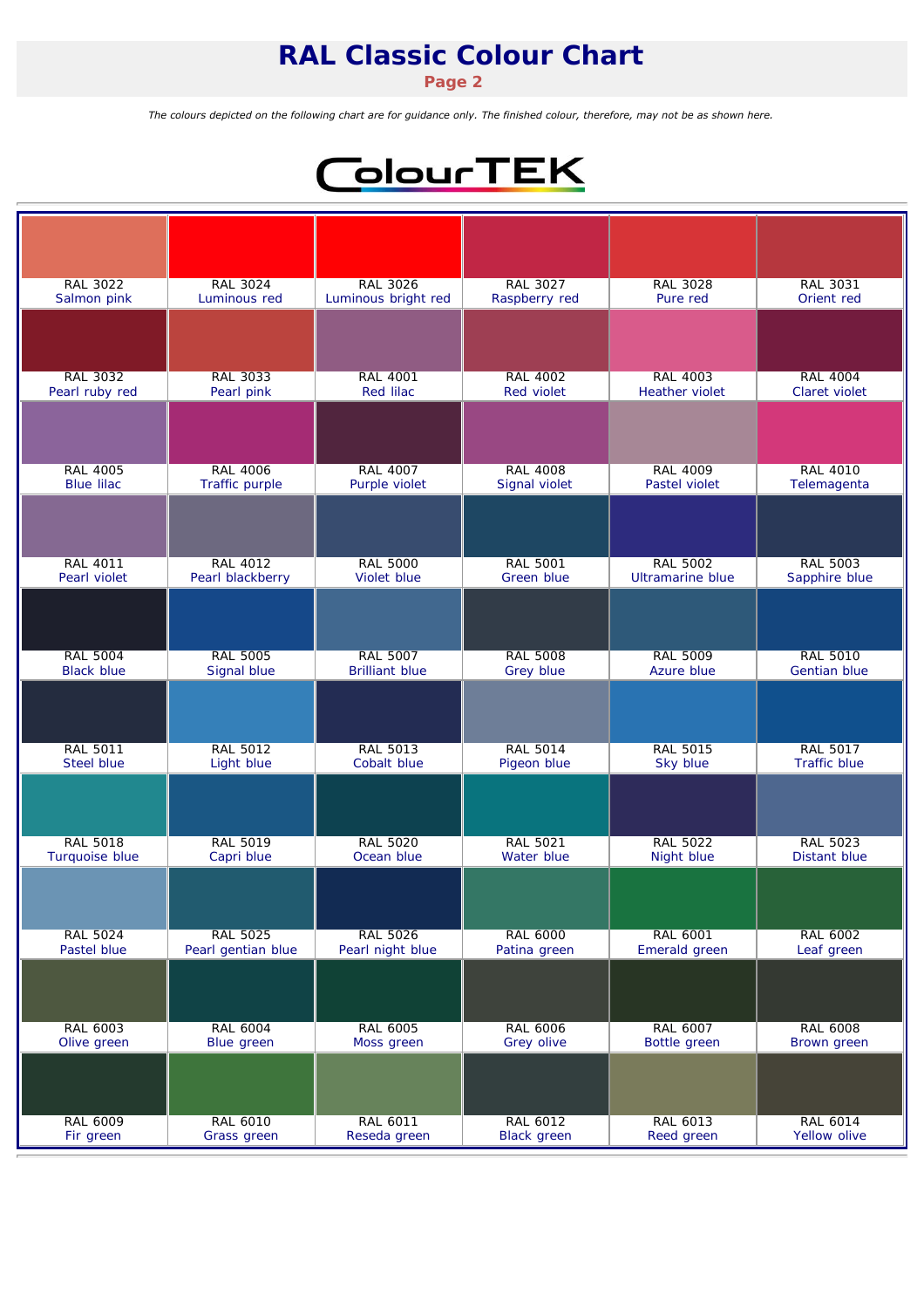*Page 3*

The colours depicted on the following chart are for guidance only. The finished colour, therefore, may not be as shown here.



| RAL 6015              | <b>RAL 6016</b> | RAL 6017           | <b>RAL 6018</b>   | RAL 6019            | RAL 6020        |
|-----------------------|-----------------|--------------------|-------------------|---------------------|-----------------|
| <b>Black</b> green    | Turquoise green | May green          | Yellow green      | Pastel green        | Chrome green    |
|                       |                 |                    |                   |                     |                 |
| RAL 6021              | <b>RAL 6022</b> | RAL 6024           | <b>RAL 6025</b>   | <b>RAL 6026</b>     | <b>RAL 6027</b> |
| Pale green            | Olive drab      | Traffic green      | Fern green        | Opal green          | Light green     |
|                       |                 |                    |                   |                     |                 |
| <b>RAL 6028</b>       | <b>RAL 6029</b> | <b>RAL 6032</b>    | <b>RAL 6033</b>   | <b>RAL 6034</b>     | RAL 6035        |
| Pine green            | Mint green      | Signal green       | Mint turquoise    | Pastel turquoise    | Pearl green     |
|                       |                 |                    |                   |                     |                 |
| <b>RAL 6036</b>       | RAL 6037        | <b>RAL 6038</b>    | <b>RAL 7000</b>   | <b>RAL 7001</b>     | <b>RAL 7002</b> |
| Pearl opal green      | Pure green      | Luminous green     | Squirrel grey     | Silver grey         | Olive grey      |
|                       |                 |                    |                   |                     |                 |
| <b>RAL 7003</b>       | <b>RAL 7004</b> | <b>RAL 7005</b>    | <b>RAL 7006</b>   | <b>RAL 7008</b>     | <b>RAL 7009</b> |
| Moss grey             | Signal grey     | Mouse grey         | Beige grey        | Khaki grey          | Green grey      |
|                       |                 |                    |                   |                     |                 |
| <b>RAL 7010</b>       | <b>RAL 7011</b> | <b>RAL 7012</b>    | <b>RAL 7013</b>   | <b>RAL 7015</b>     | <b>RAL 7016</b> |
| <b>Tarpaulin</b> grey | Iron grey       | <b>Basalt grey</b> | <b>Brown</b> grey | Slate grey          | Anthracite grey |
|                       |                 |                    |                   |                     |                 |
| <b>RAL 7021</b>       | <b>RAL 7022</b> | <b>RAL 7023</b>    | <b>RAL 7024</b>   | <b>RAL 7026</b>     | <b>RAL 7030</b> |
| <b>Black</b> grey     | Umbra grey      | Concrete grey      | Graphite grey     | <b>Granite</b> grey | Stone grey      |
|                       |                 |                    |                   |                     |                 |
| <b>RAL 7031</b>       | <b>RAL 7032</b> | <b>RAL 7033</b>    | <b>RAL 7034</b>   | <b>RAL 7035</b>     | <b>RAL 7036</b> |
| <b>Blue grey</b>      | Pebble grey     | Cement grey        | Yellow grey       | Light grey          | Platinum grey   |
|                       |                 |                    |                   |                     |                 |
| <b>RAL 7037</b>       | <b>RAL 7038</b> | <b>RAL 7039</b>    | <b>RAL 7040</b>   | <b>RAL 7042</b>     | <b>RAL 7043</b> |
| Dusty grey            | Agate grey      | Quartz grey        | Window grey       | Traffic grey A      | Traffic grey B  |
|                       |                 |                    |                   |                     |                 |
| <b>RAL 7044</b>       | <b>RAL 7045</b> | <b>RAL 7046</b>    | <b>RAL 7047</b>   | <b>RAL 7048</b>     | <b>RAL 8000</b> |
| Silk grey             | Telegrey 1      | Telegrey 2         | Telegrey 4        | Pearl mouse grey    | Green brown     |